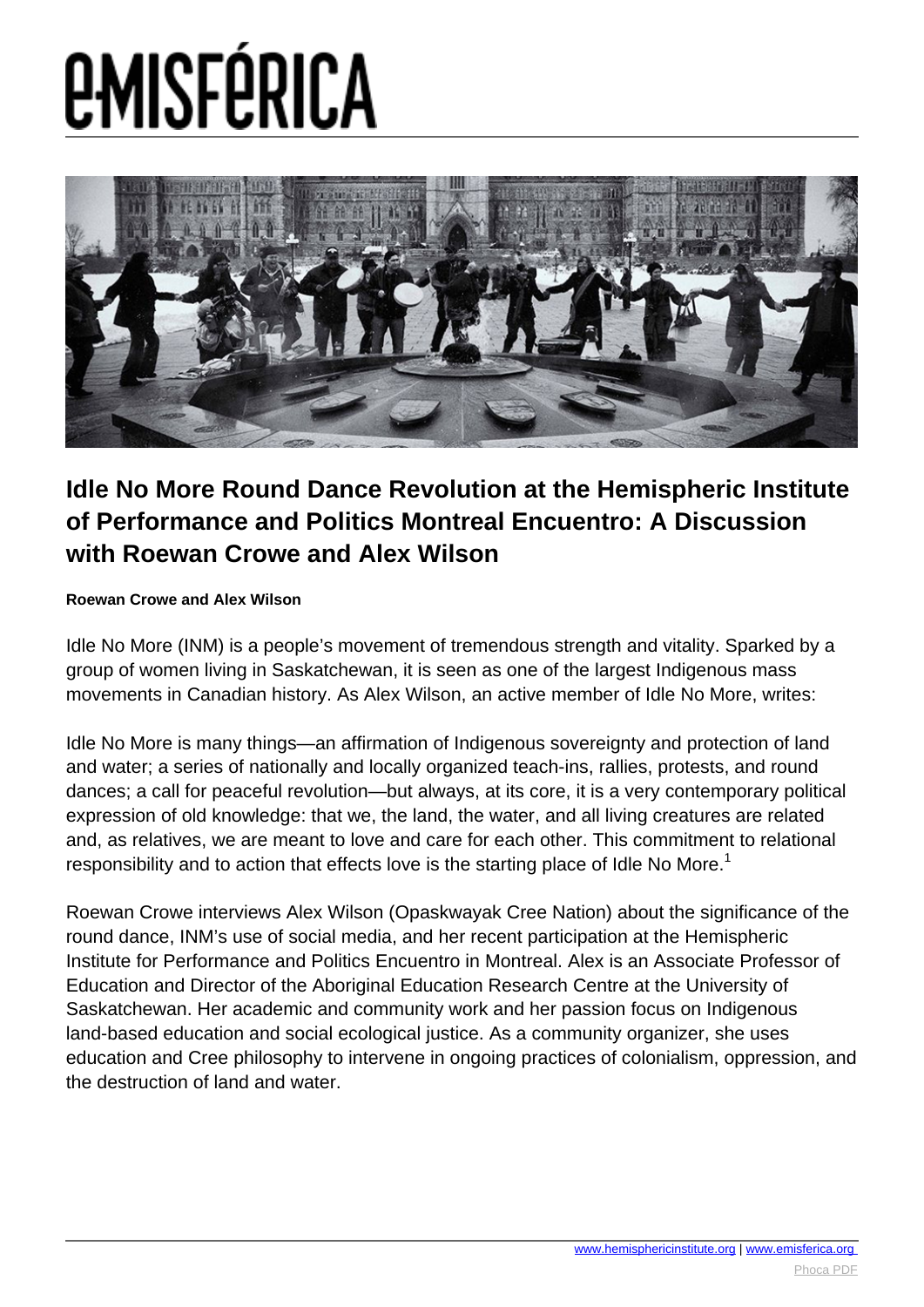

[N](images/e-misferica/11.2_images/112_lg_crowe_02.jpg)ew Dawn Drum Group. Photo by Virginia Johns.

WILSON: One of my favorite photos of Idle No More is of the New Dawn Drummers—a drum group composed of four young women from La Ronge, Saskatchewan. The girls came together and sang and drummed at the first Idle No More event in LaRonge. After that first event, their grandfather, Carson Poitras, was told of an ancient prophesy that there would come a time when women would need to reclaim the drum and that, this time, would signify a shift. The photo is one of my favorites because you can really see the passion and strength of the girls. There is this huge issue of violence against Indigenous women in Canada, and silencing is a part of that continuum of "missing and murdered." The New Dawn drummers are a counter narrative to those voices that are continually silenced and those bodies that are usually pathologized and absent.

CROWE: Idle No More (INM) has gathered thousands of people across Turtle Island to dance the round dance. Hand-in-hand, to the beat of the drum. Can you talk about the choice of the round dance that is at the core of the movement? What is the significance of this particular dance? What power do you think lies in the round dance?

The round dances bring people together, and once together we move forward. Many Nations believe that the drum and drumbeats represent the heartbeat, life itself. Since we all come from our mothers, there is also a connection to our origins as humans but also as individuals, and to the land. The cadence of the steps and the drumming and the singing are in sync with our hearts beating. When we are in a circle, we all have a place, we are all significant. It is beautiful and powerful. And, for some people this is healing.



[I](images/e-misferica/11.2_images/112_lg_crowe_03.jpg)dle No More January 16 Call to Action. Photo by Kevin Konnyu.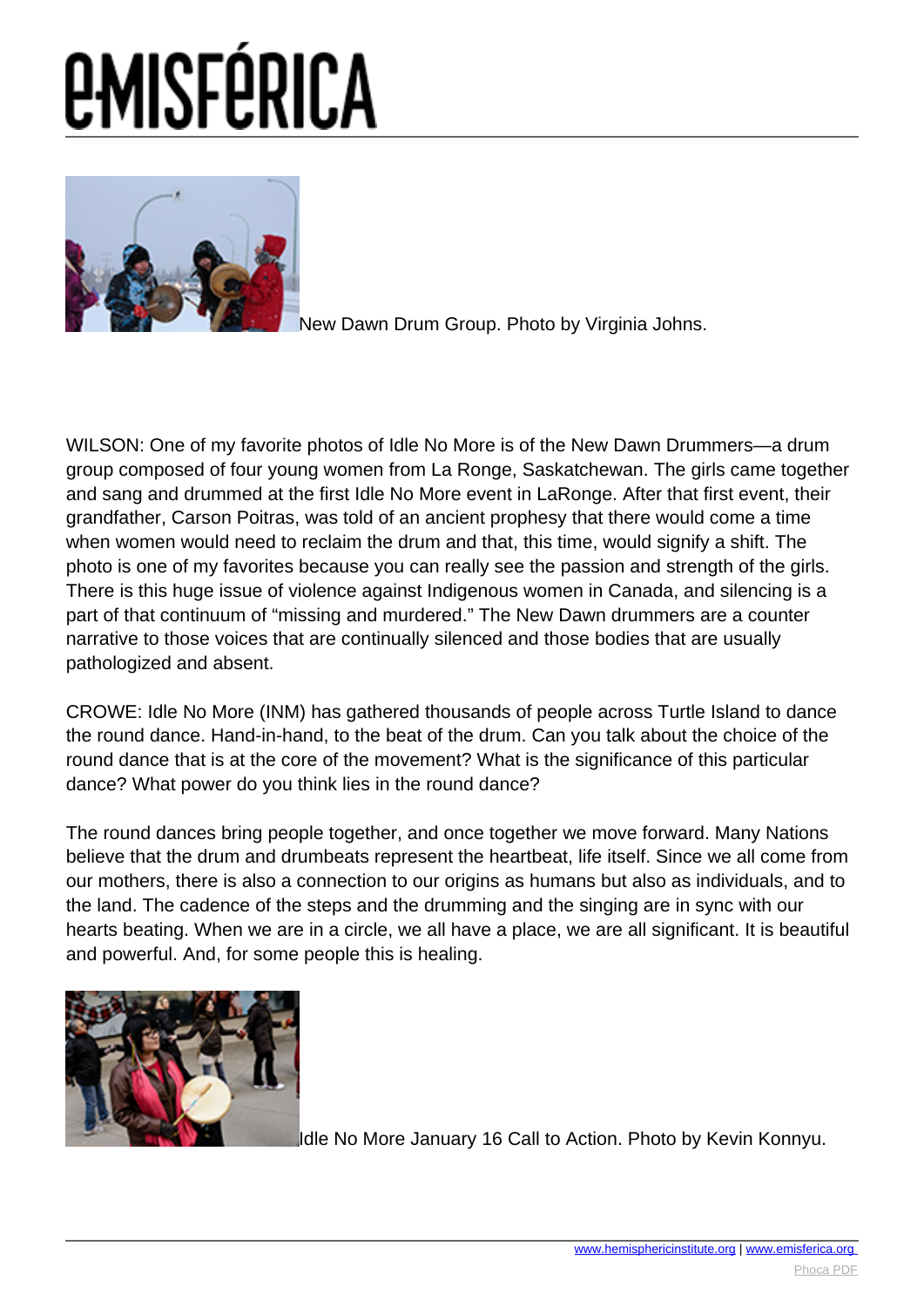## *<u>EMISFÉRICA</u>*

WILSON: Yes, the round dance is a contemporary expression of something much older. So people coming together, "coming in" to the circle, is a powerful expression of unity and recognition of land, indigenous bodies, women's voice and agency. Thousands of people in a shopping mall, the nexus of consumerism and commercialization of women's bodies, dancing and singing, undo heteropatriarchy and the capitalist system that supports it.

CROWE: I have been to round dances in Winnipeg, Manitoba, at different locations: downtown at the intersection of Portage and Main, at Portage Place Shopping Mall, and in front of the Manitoba Provincial Legislature. I have felt the beauty of assembling together in the city. It was powerful to dance with everyone in this way. It felt especially significant given colonization in Canada. To be part of an Indigenous-led dance in the middle of a large Canadian city was moving, particularly when you think about how expressions of indigeneity, and indigenous cultures and traditions have been banned. Can you speak to this?



[W](images/e-misferica/11.2_images/112_lg_crowe_05.jpg)est Edmonton Mall round dance. Photo by Arsan Buffin.

CROWE: Idle No More is a grassroots movement in that it is open to the general public, all peoples. Can you talk about what the phrase grassroots means to you, and how it is understood in Idle No More organizing?

WILSON: INM was initiated by four women in Saskatchewan. From those four it rapidly grew to hundreds, thousands, and now hundreds of thousands across the world. It is unique from other recent social movements, in that it is everyday, ordinary people, usually women, most often mothers, who are organizing in their own families and communities around issues that are of importance to them. There are no "leaders" in the typical sense of the word, meaning that each person that is part of the movement can call people to action and show leadership in a non-hierarchical way. I like to use the example of weegess. Weegess is a plant, known in English as muskrat root or wild ginger. It grows in the swamps and is used by Cree people as a medicine with spiritual significance. It links us to our origin story and embodies and elicits a special energy. The root grows laterally, in a non-hierarchical way. When you break off one piece, new tendrils grow, and so it is continually regenerating. This is how Idle No More is.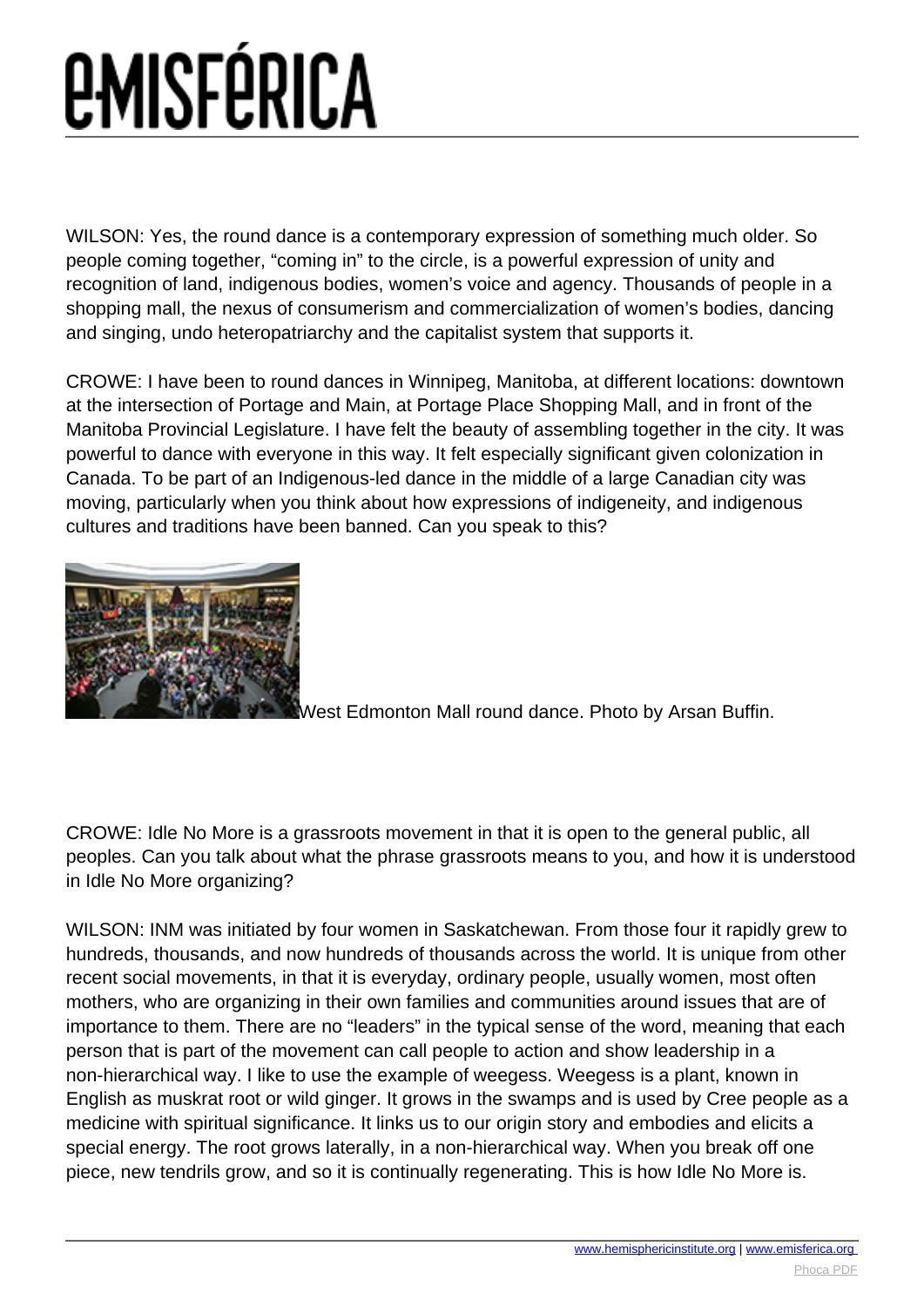## *<u>EMISFÉRICA</u>*

Lately some of us have been using the term "bushroots" rather than grassroots, since it makes sense for those of us from the bush. I also think this is why social media has played such an important role in Idle No More as well. The Internet is increasingly accessible and has been a way to quickly share information. This has been important when mainstream media have either not covered issues that are important to us, or have vilified or pathologized indigenous peoples. We can quickly and effectively subvert those messages.

CROWE: What role has social media played in Idle No More organizing? What have you learned about using social media?

WILSON: Social media has played a huge role in Idle No More since the beginning. Sheelah, Sylvia, Jess, and Nina connected on Facebook because they were "liking" each other's posts. Although some had worked together in the past, it was social media that helped them to organize the first Idle No More event, a teach-in, on 10 November 2012 at Station 20 West Community Centre in Saskatoon. Word spread very quickly via social media about the event, and, even though there was a huge snow storm that day, over 100 people showed up to hear speakers, spoken-word artists, and community activists address impending legislation that would negatively impact indigenous peoples and the environment. The main Facebook page was created by an Idle No More group in Southern Alberta, and the website began as a blog by an organizer from Saddle Lake (Shannon Houle); the first #idlenomore hashtag was created in October. So within a few weeks, largely because of social media, word got out very quickly. There are a few things that are important to point about the use of social media and Idle No More. For example, the first webpage had the option of signing up for notifications, and in doing so participants could select male, female, or "other" as gender options. Even though the designation of "other" is problematic, it did provide a space for a non-binary gender identification. Within the first week, there were 989 female, 650 male, and 50 who identified as other signed up through the site. Social media has given us the opportunity to provide some analysis around gender. Since body sovereignty and gender self-determination have been principal to the movement from the beginning, I think it is important to reflect on trends and the use of social media. An analysis done by Full Duplex, after six months of Idle No More, tracked tweets and Facebook posts and linked spikes in action to on-the-ground events such as the Global Day of Action on 28 January 2013. An interesting point made in a one-year analysis by Mark Blevis was that the movement was unlike other recent movements, in that social media was predominantly used by women. A majority of the tweets and Facebook posts were positive, and those that were negative were coming from males. This was not surprising, because at its core Idle No More challenges heteropatriarchy both in theory and in actions. To me, this backlash from men, including indigenous men, is a strong indicator that Idle No More is shaking things up.

As of this week there are over 295,000 people in the new website database (idlenomore.com); 132,000 on the main Facebook page (facebook.com/IdleNoMoreCommunity); 15,000 on the email blast list; 26,400 Twitter followers (@Idlenomore4); 2000 on the text blast list (text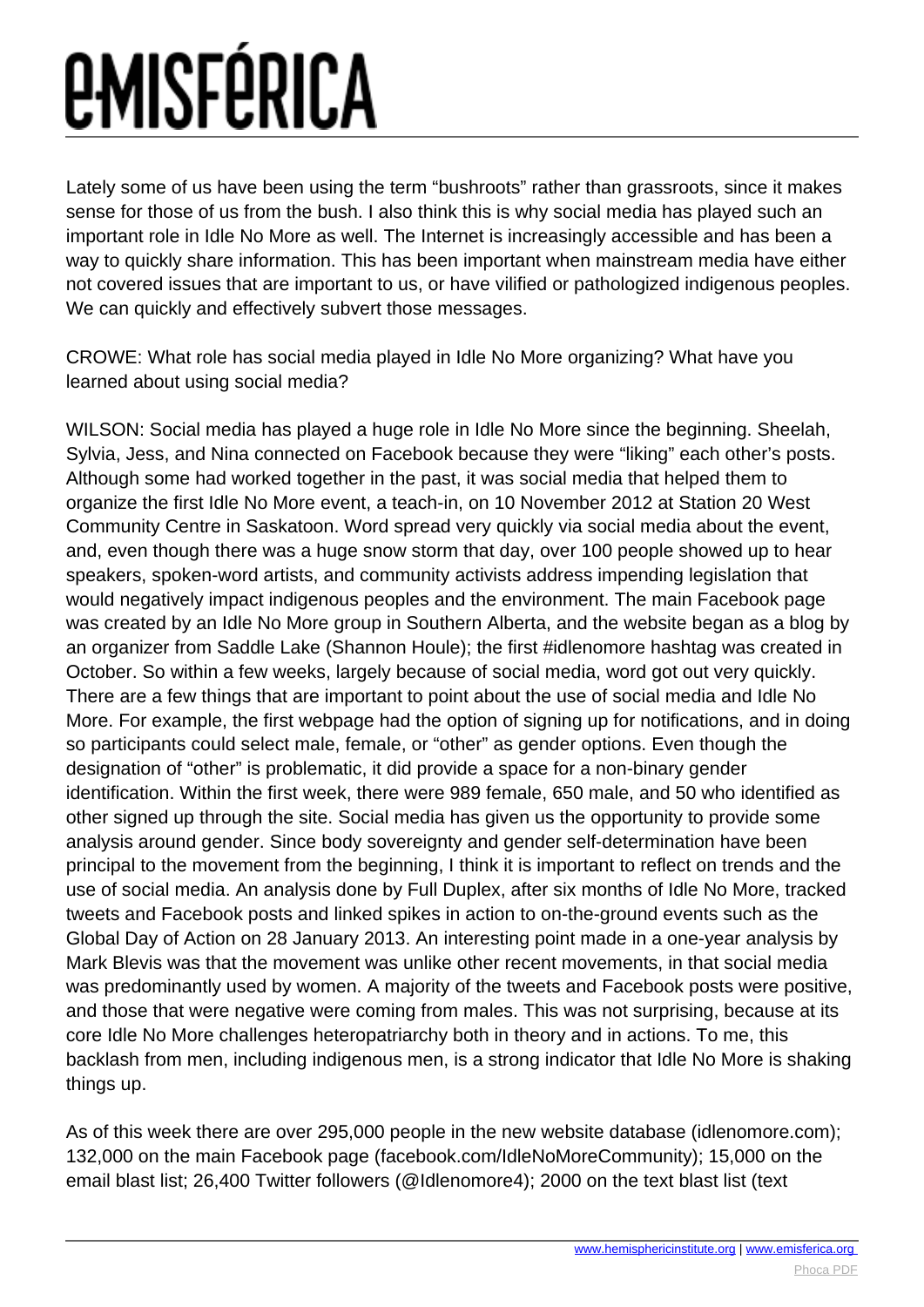1.306.994.7009); 700+ Facebook groups; and a list of over 700 Idle No More organizers.



[I](images/e-misferica/11.2_images/112_lg_crowe_4b.jpg)dle No More Round Dance Rebellion/Revolution. Karina Hodoyan,

Kevin O'Connor, and Alex Wilson. Hemispheric Institute Encuentro, 2014. Photo by Julio Pantoja.

CROWE: Recently you and several members of Idle No More participated in the Hemispheric Institute of Performance and Politics Encuentro held in Montreal. Many of you participated in a performance workshop hosted by La Pocha Nostra that involved planning a performance intervention in addition to an INM intervention.

WILSON: Karina Hodoyan (Mexicana-Xicana), Kevin O'Connor (settler/ally) and myself (Opaskwayak Cree Nation) are three queer artists, scholars, and activists who were brought together as a collective through Idle No More. We are interested in performances that validate indigeneity while also opening up space for resistance to colonial oppression. In support of Idle No More and building on the Encuentro's theme of "Manifest: Choreographing Social Movements," we proposed organizing a flash-mob round dance in downtown Montreal. The round dance was to situate the Encuentro firmly in its place in relation to the indigenous/settler uprising that has gripped the country in its recent form since 2012. Idle No More exploded on the Canadian political scene and has extended across the world, transgressing and challenging many borders. Flash-mob round dances as protest performances took place in shopping malls, street intersections, and public/political spaces across Canada, and continue to do so. These round dances open up space for indigenous and settler participants to move together and create a space for questioning, discomfort, and, potentially, reconciliation. The round dance helps people come to consciousness about the impacts of colonialism on queerness, sexuality, gender, race, ability, and how these are interconnected with the ongoing exploitation of humans, other species, and our environment, through the transgression of space and movement of bodies. We question how round dances open up space for a "politics of the kinesthetic." How do the round dances within Idle No More allow for a specific kind of co-existence through co-resistance by both settler allies and indigenous peoples? So in planning, we connected with Idle No More activists Melissa Dupuis and Widia Larriveire and others in the Montreal region and organized a collective round dance where all participants in the Encuentro and the Montreal community could join. At the Montreal Encuentro people from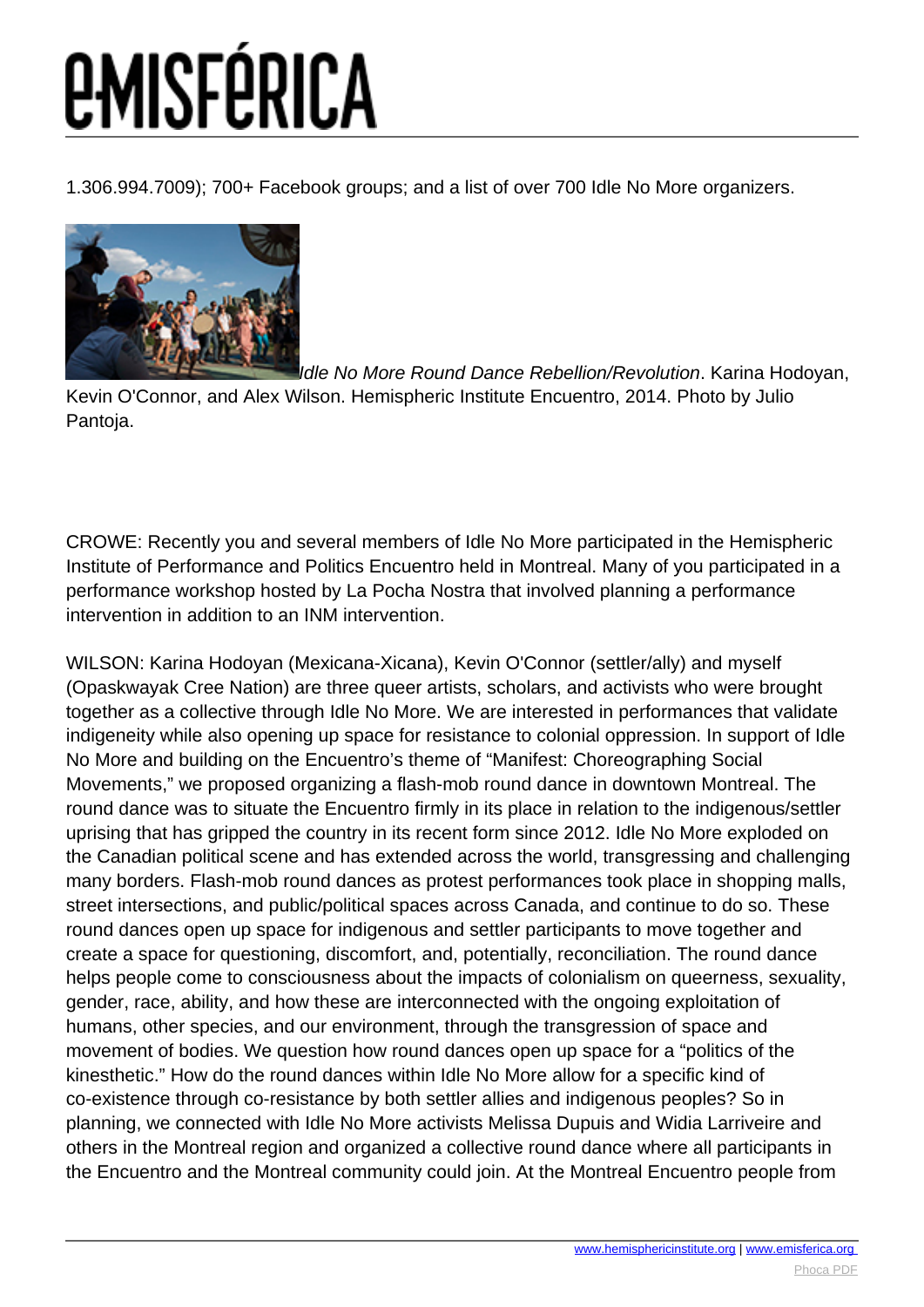across the Americas danced together. The event was opened with a prayer and some powerful words by Mohawk Ellen Gabriel and other speakers; Sylvia, Sheelah, Melissa, and Karina translated to Spanish.<sup>2</sup>



[P](images/e-misferica/11.2_images/112_lg_crowe_5b.jpg)an-Indigenous (Anti) Manifesto. La Pocha Nostra. Hemispheric Institute Encuentro, 2014. Photo by Lori Novak.

After the round dance some of us went directly into the La Pocha Nostra urban intervention. The week-long La Pocha Nostra workshop at the Encuentro was incredibly intense—a whirlwind really. I don't think the fullness of this intensity really hit me until we were mid-performance. The performance we created was entitled "Pan-Indigenous (Anti) Manifesto 3.4: Co-Creating a New Performance Declaration for the Americas." There was this spiritual energy of coming together in the round dance, and then we were pulled apart. For me, the most powerful part of the performance intervention was when this spiritual energy hit me. There were four of us from the northern hemisphere, all Idle No More organizers, standing across from four women from the south, members of La Pocha Nostra members and Montreal Immigrant Women's Centre. We stood across from each other while the rest of the performance took place. There were hundreds of people gathered all around us. I was overwhelmed with emotion, as were the other women, and something just happened where we all connected. What I take from this profound experience is the common experience that indigenous women, and all women even, have of current and historical violence. Yet here we are, now more powerful than ever. It was very clear to me that we cannot stop doing this work. When we viewed the photos afterwards, non-human shapes appeared in some of them—a reminder that what we are all doing is supported by our ancestors. There were, of course, many other significant aspects to the workshop and performance, but this is just one part to focus on for this discussion.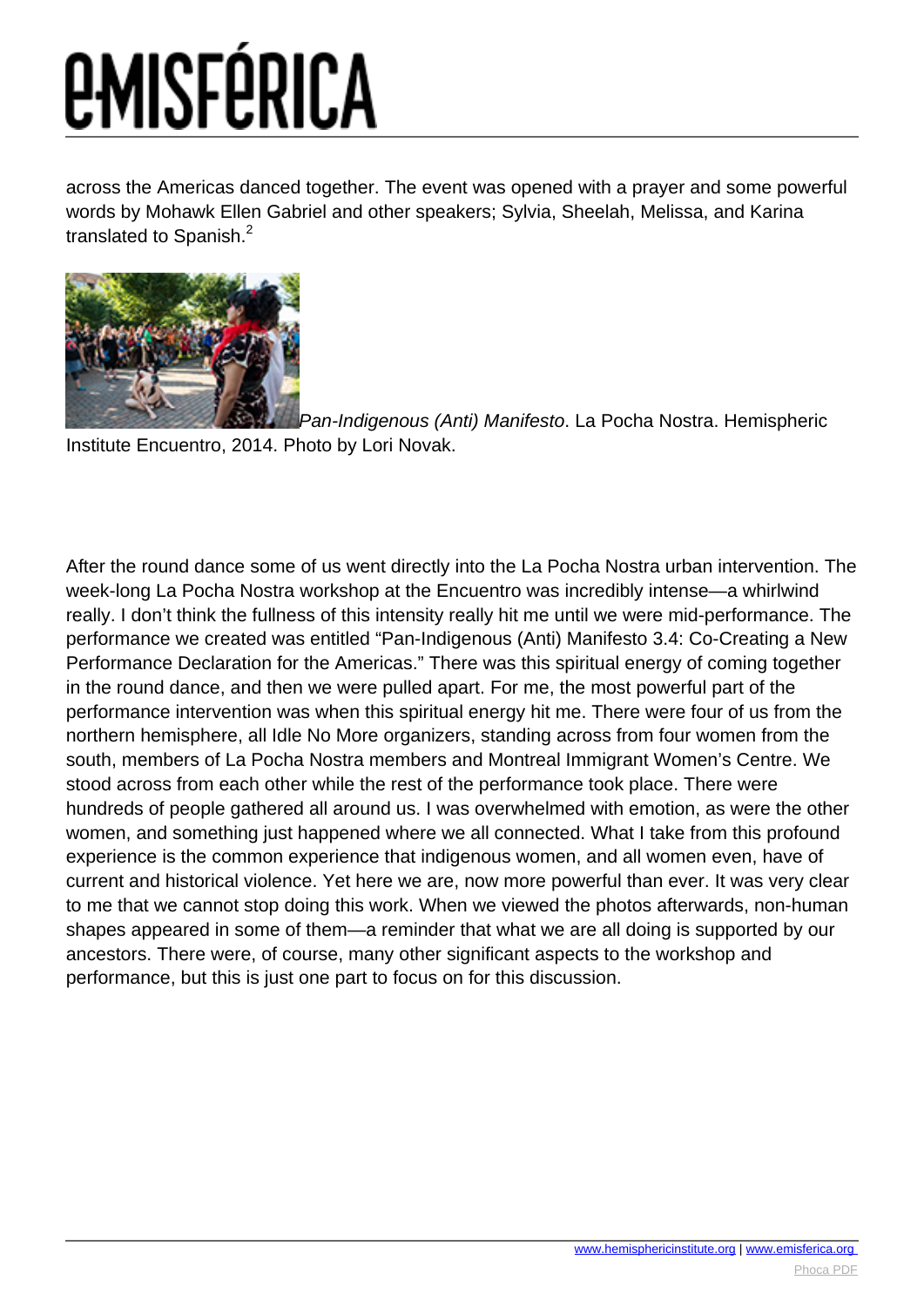# *<u>EMISFÉRICA</u>*



dle No More poster. [I](images/e-misferica/11.2_images/112_lg_crowe_01.jpg)mage created by artist Wanda Luna.

CROWE: What do you hope for the Idle No More movement?

WILSON: My hope is that local communities continue to organize and act upon issues that are important to them, that the network continues to grow so that we can help each other out, and that we are able to do so in peaceful, non-violent ways. My ultimate hope is that we can stop this pervasive violence and destruction that's going on. We will.

**Roewan Crowe** is an artist, theorist, and organizerenergized by acts of disruption, transformation and the tactical deployment of self-reflexivity. She has a particular passion for feminist art, creating community, and facilitating initiatives in cultural democracy. In her queer, conceptually informed artistic practice she enters into fatal wounded landscapes—often violent and xenophobic—to explore the possibilities that open up when artists walk through the shadows of the world. This year she launched Quivering Land, (ARP) a queer Western that engages with poetics and politics to reckon with the legacies of violence and colonization in the West. She is an Associate Professor in the Women's and Gender Studies Department at the University of Winnipeg and Co-Director of The Institute for Women's Gender Studies.

**Dr. Alex Wilson** is Neyonawak Inniwak from the Opaskwayak Cree Nation. She is an Associate Professor and the Academic Director of the Aboriginal Education Research Centre at the University of Saskatchewan. Her scholarship has greatly contributed to building and sharing knowledge about two spirit identity, "Coming In," history and teachings, Indigenous research methodologies, and the prevention of violence in the lives of Indigenous peoples. As an